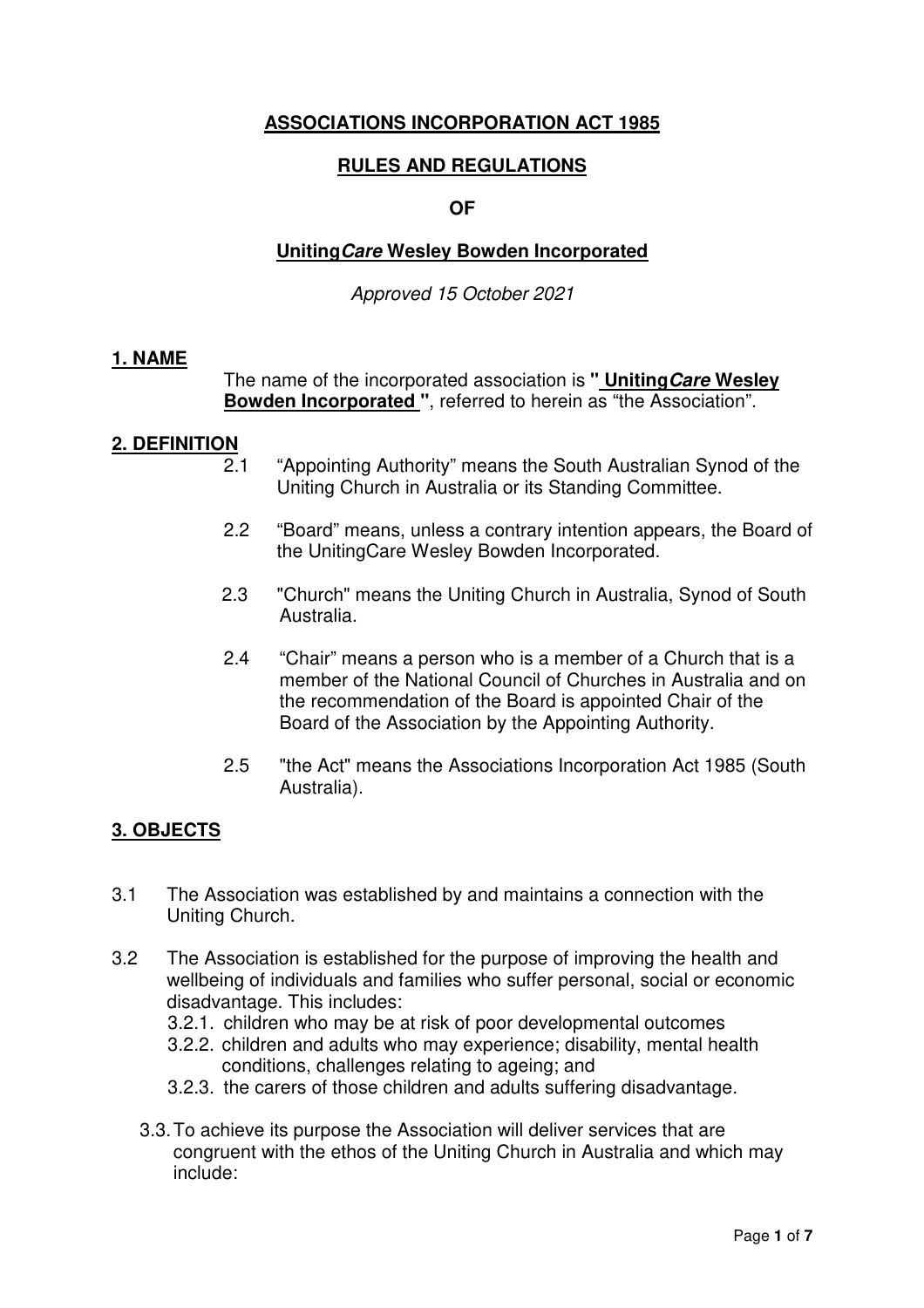- 3.3.1. Social support, clinical services and community development programs.
- 3.3.2. Advocacy to government and other service providers on matters relating to the needs of individuals and families in need of services.
- 3.3.3. Assisting and working with other organisations whose objects are compatible, through activities such as; financial and business management services, staff training and development, property management, program/service design, management, and evaluation.
- 3.3.4. Obtaining resources to enable the delivery of services from sources such as government, donations, bequests, investments, sponsorships, fee for service, and in kind support.
- 3.3.5. Other services consistent with the benevolent objectives of the Association.

# **4. NO MEMBERS**

The Association does not have members.

## **5. POWERS OF THE ASSOCIATION**

 The Association shall have all the powers conferred by section 25 of the Act.

### **6. APPLICATION OF PROPERTY AND INCOME**

The income and the property of the Association shall be applied solely towards the objects of the Association and no portion shall be paid or disposed of by dividend, bonus or otherwise to any member of the Association (if there are any members) or any member of the Board. However, nothing contained in this sub clause shall prevent the payment in good faith of remuneration to any officer or employee of the Association or to any member of the Board for services rendered to, or expenses incurred on behalf of, the Association or of interest on any monies borrowed from any person.

## **7. PROPERTY AND INVESTMENTS**

- 7.1 The Association, without limiting any powers or rights of the Association in accordance with the Act, may:
	- 7.1.1 hold funds, property or investments, which have been or may be conveyed or transferred to it for any purposes of the Association (subject to all existing trusts)
	- 7.1.2 purchase, lease and hold real and personal property in the name of the Association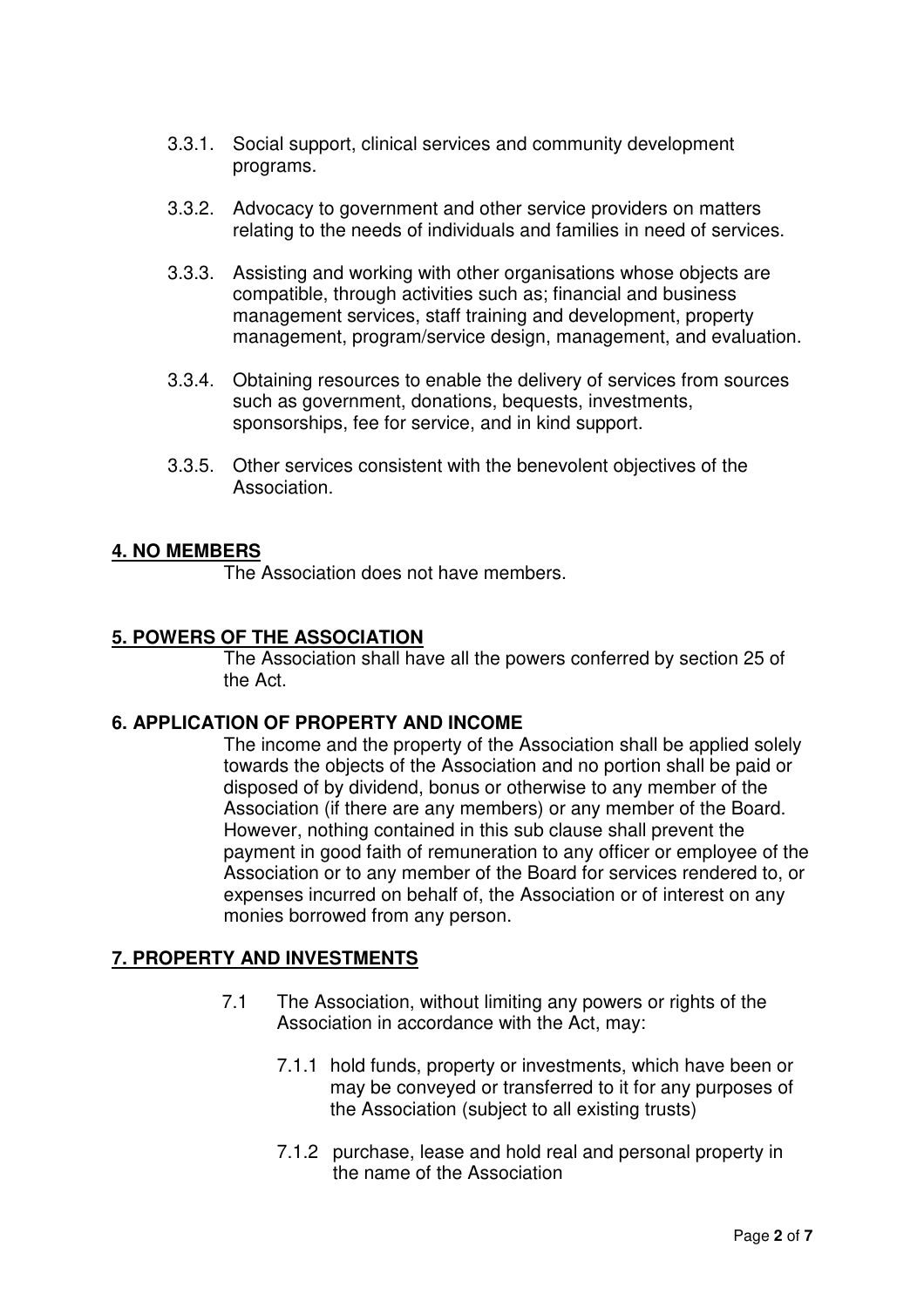- 7.1.3 mortgage, charge, let, sell or otherwise dispose of any such real and personal property.
- 7.1.4 execute mortgages, charges, transfers and leases
- 7.1.5 raise or borrow money upon such terms, in such manner, and upon such securities or security (if any) as the Board shall think fit
- 7.1.6 secure any money raised or borrowed or the repayment or performance of any debt, liability, contract or engagement incurred or to be entered into by the Association in any way
- 7.1.7 purchase, pay off or redeem any such security referred to in sub-clause 8.1.5 above, and
- 7.1.8 generally use and exercise all the powers, privileges and authorities conferred by the Act.
- 7.2. Without limiting any power or right under the Act, the funds of the Association may be invested:
	- 7.2.1 in any fund created or controlled by the Church
	- 7.2.2 in or upon any of the public stocks or funds or government securities of the Commonwealth of Australia or any of the Australian States
	- 7.2.3 in or upon freehold land and buildings and freehold or leasehold securities in the Commonwealth of Australia, or
	- 7.2.4 in or upon bond debentures, debenture stock, mortgages, unsecured deposits, registered notes, obligations or securities or the guaranteed preference or ordinary stock or shares or ordinary preferred or deferred or other stock or shares of any company, society, public municipal, local body or authority in the Commonwealth of Australia
	- 7.2.5 units in an investment trust, managed investment trust, managed investment scheme or other independently managed investment vehicle.

with power to vary or transpose any such investments from time to time and to sell or dispose of any assets undertaken or shares or interest in any company or in any part thereof for such consideration as this Association may think fit.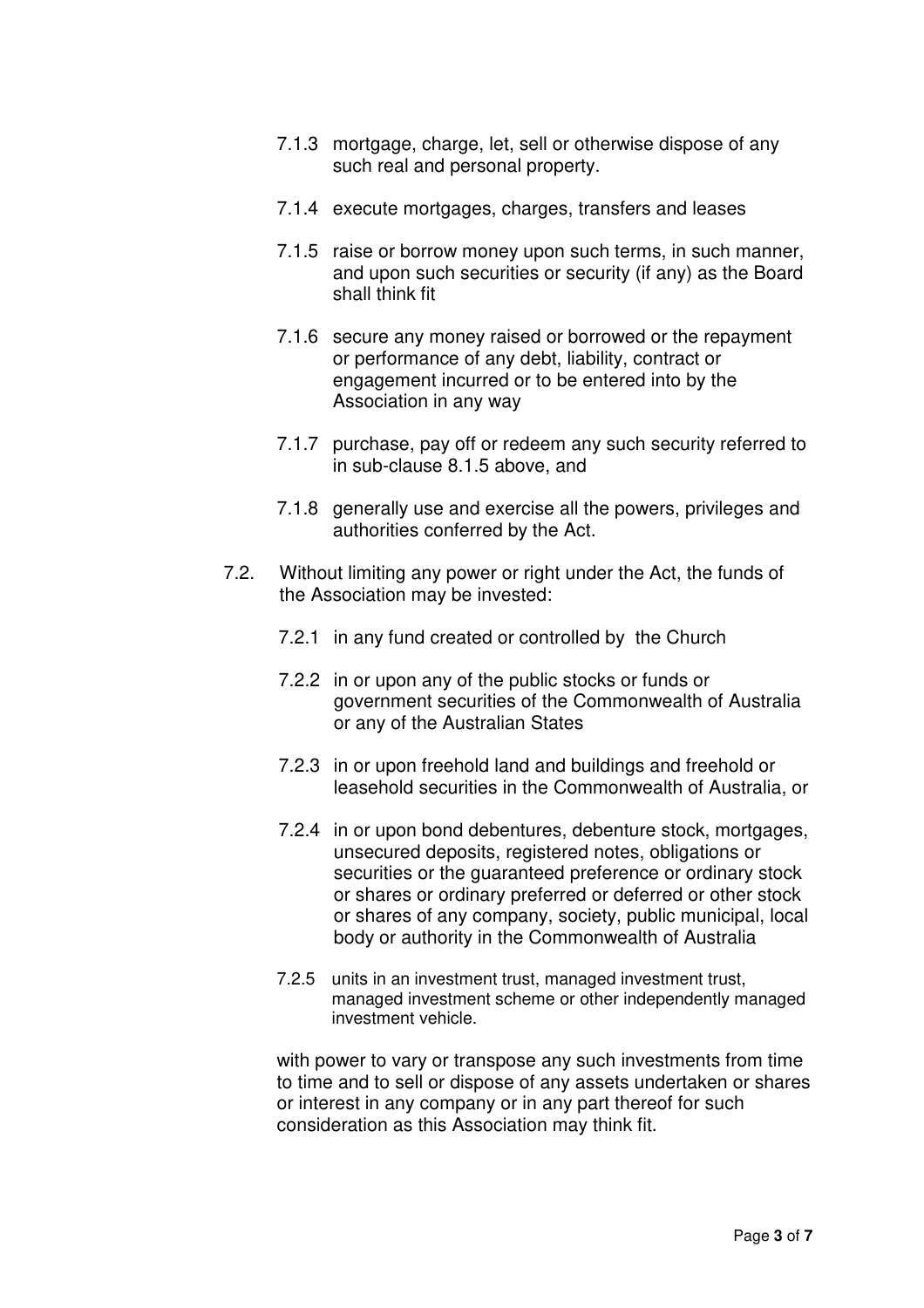- 7.3 Accounts shall be kept of all moneys received and expended by the Association. A statement of account of such moneys for each year ending 30th June and a balance sheet at that date setting out the assets and liabilities of the Association shall be prepared annually and reported on or by each October Board meeting. Such statement and balance sheet shall be audited by one or more qualified auditors and shall be submitted annually to the Board and to the Appointing Authority. The Board shall appoint the auditor or auditors annually.
- 7.4. The books of accounts of the Association shall be open to the inspection of members of the Board at all reasonable times.
- 7.5. The financial year shall begin on the first of July in any year and end on the thirtieth of June in the following year.

# **8. OFFICERS**

The officers of the Association shall be the Chair and Public Officer. The Public Officer shall be appointed by the Board.

# **9. MANAGEMENT AND CONTROL**

- 9.1 The control of the Association and its funds shall be vested in the Board. The Board shall comprise:
	- 9.1.1 the Chair
	- 9.1.2 no less than six other persons and no more than ten other persons appointed by the Appointing Authority on the recommendation of the Board.
- 9.2 one member of the Board must be either a confirmed member or member in association of the Uniting Church in Australia. This may include the Chair.
- 9.3 The Chief Executive of UnitingCare Wesley Bowden shall attend, participate in and report to all meetings of the Board unless requested not to do so, or if granted leave of absence.
- 9.4 The Appointing Authority shall appoint members to fill vacancies on the Board. Any extraordinary vacancies on the Board may be filled by the Board and any persons so appointed shall hold office for the remainder of the term of the person replaced. The Appointing Authority must be advised of any such appointments as soon as possible.
- 9.5 Board members shall be appointed for a term of up to three years. Retiring members shall be eligible for re-election and a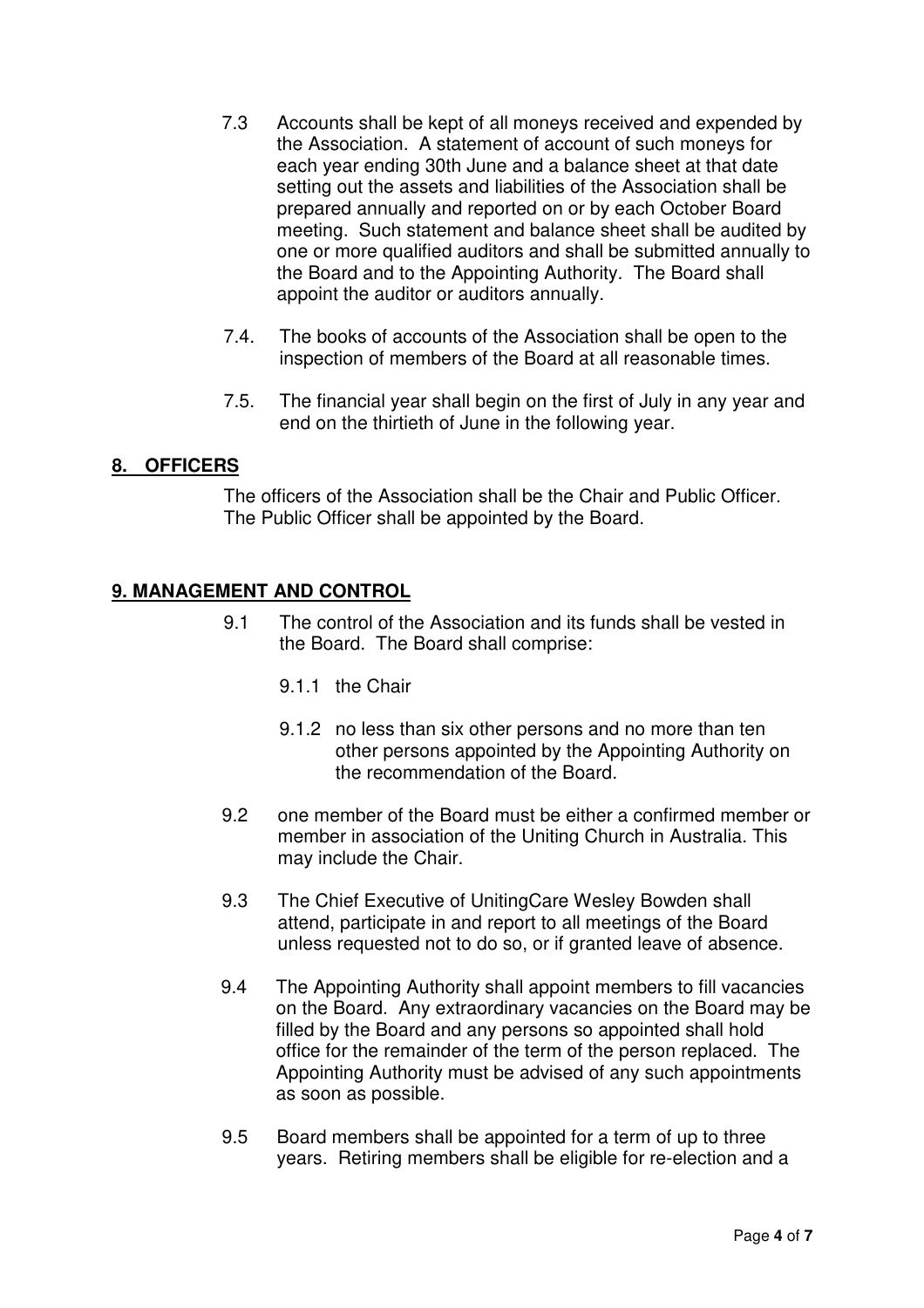Board member may serve as an appointed member for up to nine years continuously.

9.6 The Board may co-opt as additional Board members up to two persons at any one time for terms of up to two years.

# **10. REMOVAL OF A BOARD MEMBER**

A member of the Board shall vacate their office if the member:

- 10.1 dies
- 10.2 resigns
- 10.3 is disqualified by the Act
- 10.4 is absent without apology from three consecutive meetings
- 10.5 is physically or mentally incapable of properly carrying out the duties of a member of the Board
- 10.6 is removed by resolution of the Appointing Authority.

## **11. MEETINGS OF THE BOARD**

- 11.1 The Board will meet to transact its business at a time and place that the Board determines. The Board may regulate the conduct of its meetings as it decides.
- 11.2 Regular Board meetings will be conducted face-to-face. The Board may also hold meetings, or permit members of the Board to participate in meetings, by using any technology that allows members to clearly and simultaneously communicate with each participating member. A Board member who participates in a meeting by means of technology is taken to be present at the meeting. A quorum for regular meetings is half of the total number of Directors appointed at that time.
- 11.3 Meetings may be held electronically by email as required and determined by the Chair. A quorum for electronic meeting is three quarters of Directors appointed at that time.
- 11.4 The Chair and, in their absence, the Deputy Chair will Chair all meetings. The Chair and Deputy Chair will have a casting as well as a deliberative vote when chairing meetings.
- 11.5. When neither are available the Board will elect another Director to Chair that meeting. In this circumstance, the chair of the meeting will only have a deliberative vote.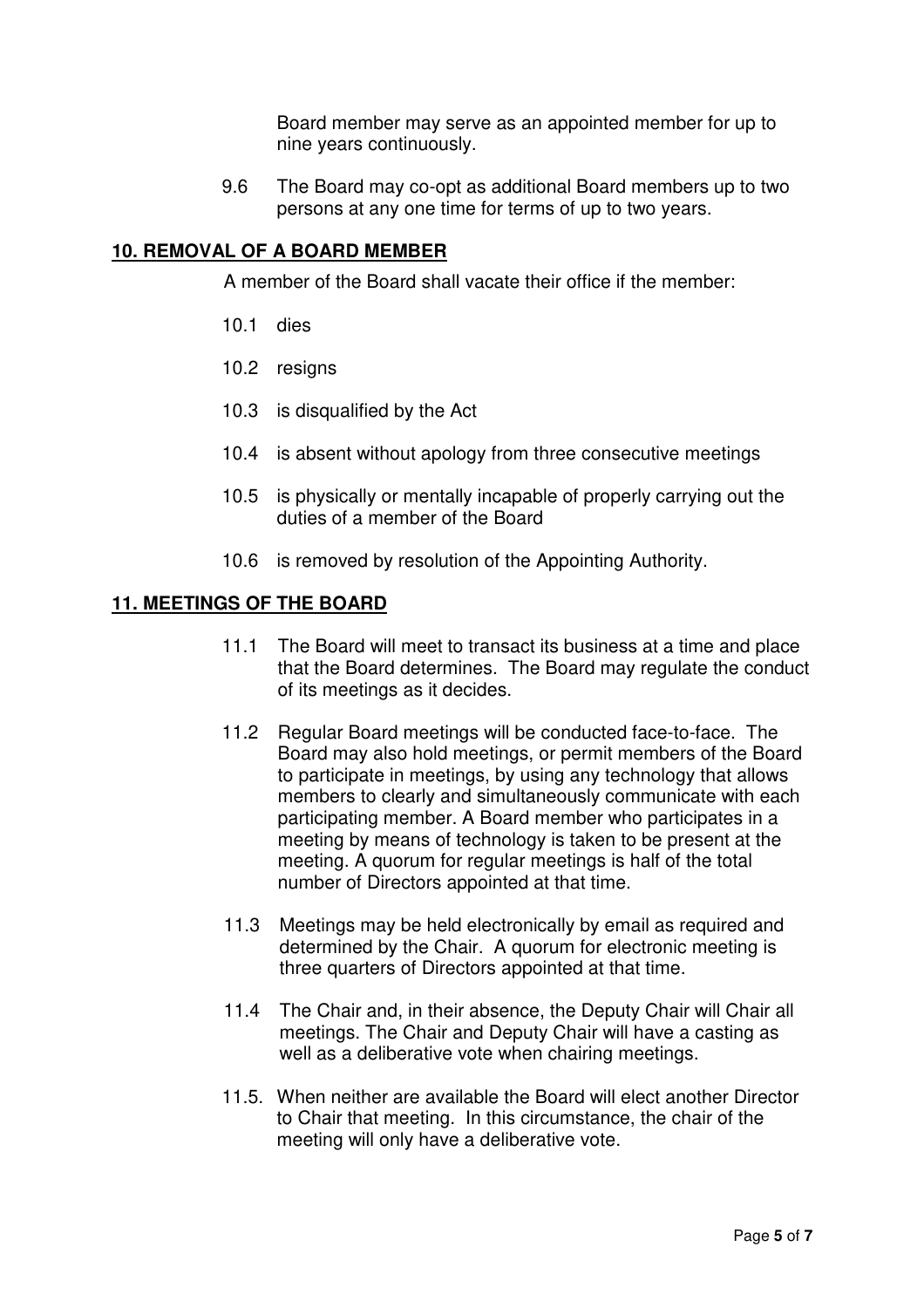# **12. COMMITTEES**

 The Board may from time to time appoint any Committee and may at any time dissolve the same. The Chair may be an ex-officio member of any such Committee. The Board may from time to time delegate to the Committee such power or powers as it may think fit and may at any time revoke such delegation.

# **13. SEALHOLDERS**

 There shall be five seal holders of the Association who shall be the Chair of the Association, the Chief Executive of the Association and three (3) members of the Board to be appointed from time to time by that Board. Such members shall hold office as seal holders during the pleasure of the Board.

## **14. THE COMMON SEAL**

- 14.1 The Common Seal of the Association shall be used only with the authority of the Board and shall be affixed by any two seal holders of the Association who shall countersign the deed. instrument or other document to which the seal is so affixed.
- 14.2 The following form of attestation shall be used: "The Common Seal of UnitingCare Wesley Bowden Incorporated was hereunto affixed by the authority of the Board in the presence of……..".

### **15. ALTERATION OF RULES AND REGULATIONS**

 The Board may from time to time at any meeting specially called for that purpose add to, repeal, alter or vary any of these Rules and Regulations of the Association for the time being in force PROVIDED HOWEVER that no addition, annulment, repeal, or alteration shall be made without the prior approval in writing of the Appointing Authority and PROVIDED FURTHER that no alteration or addition to the objects of the Association or any provision of these Rules and Regulations relating to winding up or distribution or application of income or property of the Association shall be made without the prior approval, where necessary, of the Australian Charities and Not-for-Profits Commission, the Commissioner of Taxation or their Deputy, or such other statutory authority as may be necessary to ensure the preservation of the status of the Association as a charitable public benevolent institution.

#### **16. WINDING UP**

If in the winding up of the Association there remains, after satisfaction of all its debts and liabilities, any property whatsoever, the same shall not be paid to or distributed among the Association members (if any) but shall be applied as the Board, with the consent of the Appointing Authority, chooses to direct to some other organisation which has similar objects and has rules which prohibit the distribution of its assets and income to its members, and which is an organisation which has a status, with the approval, where necessary, of the Australian Charities and Not-for-Profits Commission, the Commissioner of Taxation, or